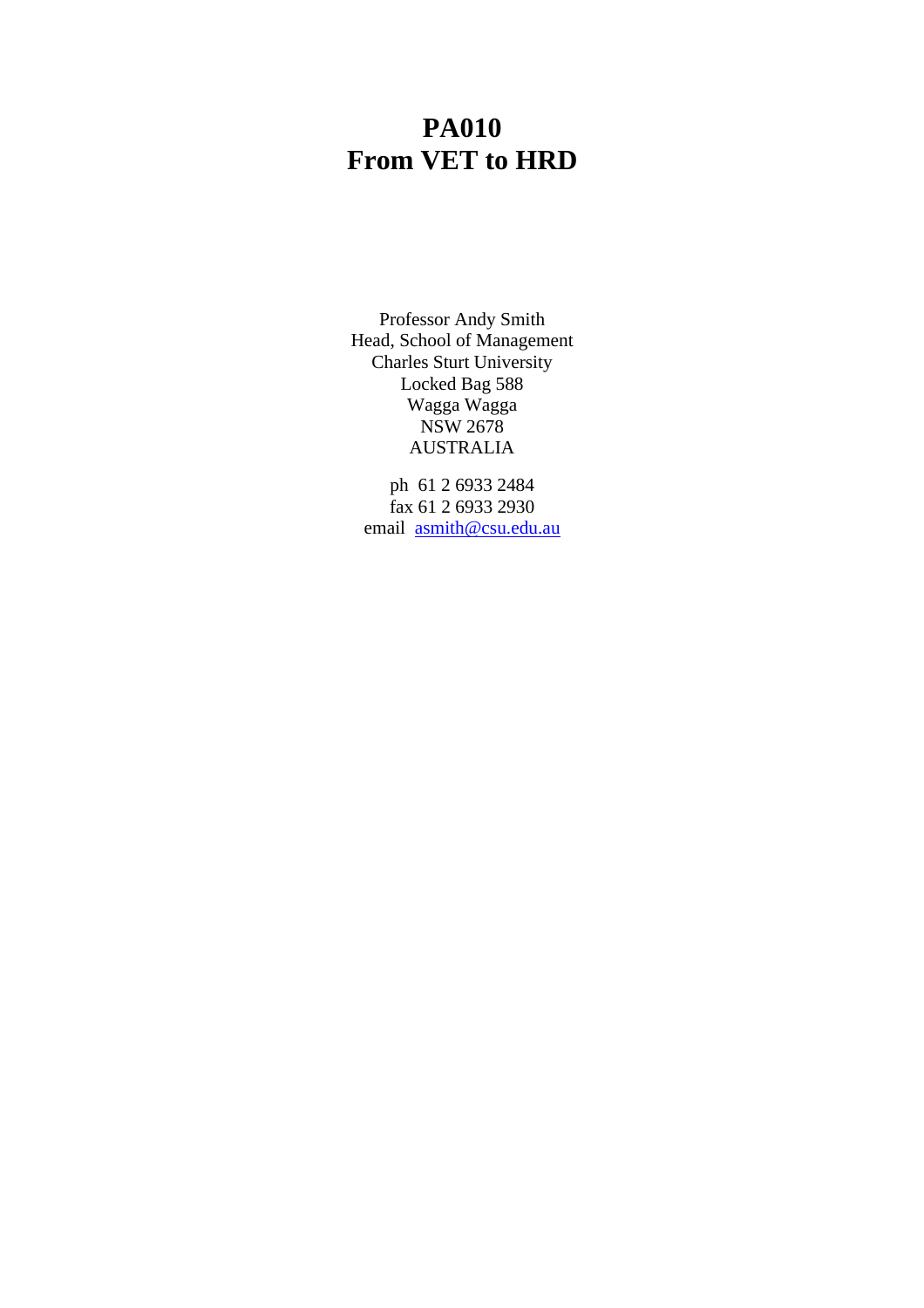#### **Abstract**

Recent work by Noonan and Schofield has highlighted the notion of workforce development as an alternative to traditional conceptions of VET. However, this is not new to human resource practitioners in Australian enterprises who have long worked within the extended paradigm of human resource development. This encompasses a far broader range of activities than training and links skills development both to broader human resource policies such as recruitment and organisational change and to the strategic needs of the business. This paper will tease out the relationships between VET, HRD and human resource management in both a theoretical and practical sense and draw upon interviews with Human Resource Directors to describe the state of human resource development in a modern organisational context.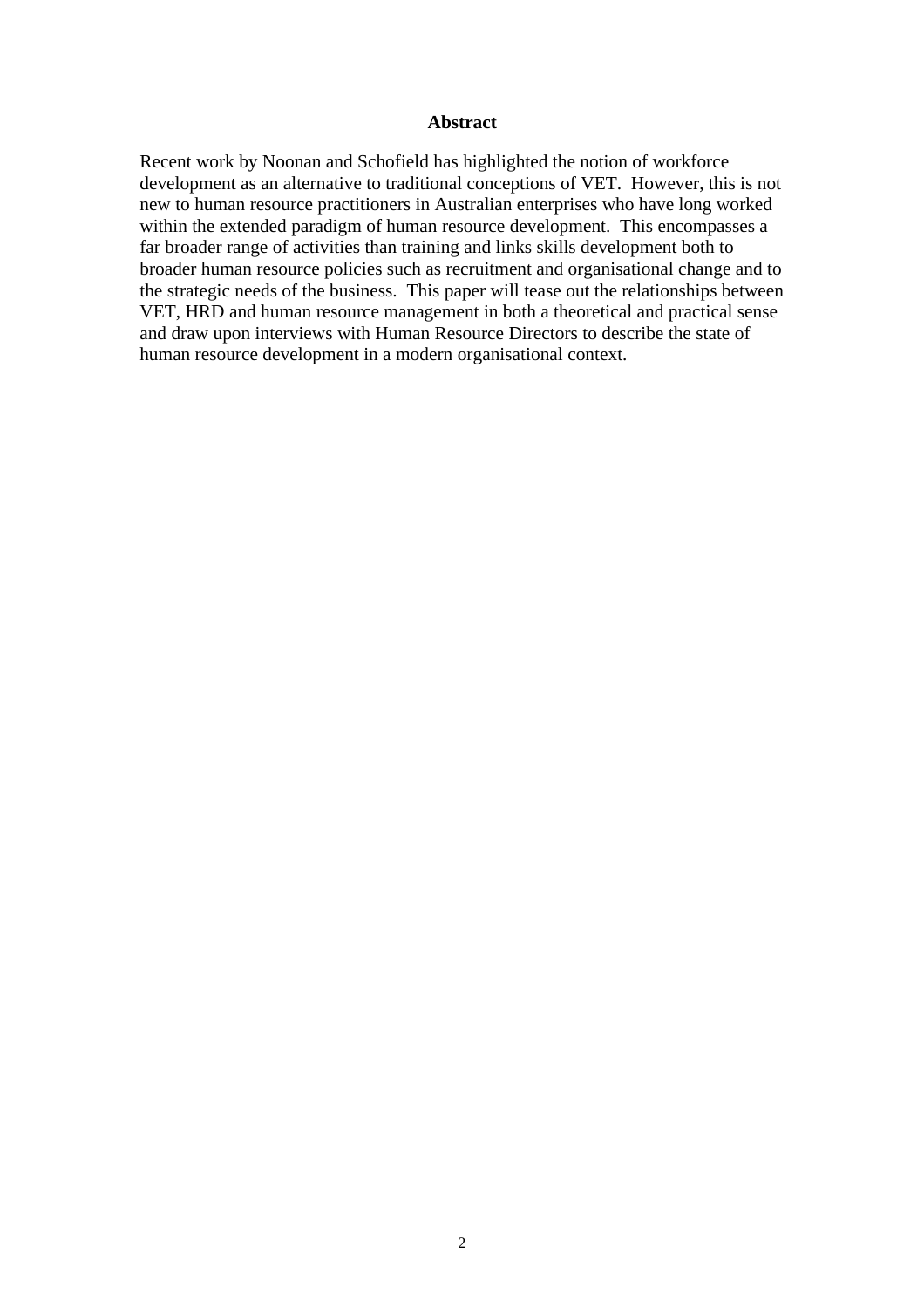## **PA010**

### **From VET to HRD**

Recently the notion of vocational education and training has been challenged by research work that takes a far broader view of the development of the skills and abilities of the Australian workforce. Kaye Schofield in her recent review of skills training for the South Australian government advanced the idea that a qualifications and competency driven vocational education and training system does not address the future skills requirements of the State (Lomax-Smith, 2003). Schofield prefers the term "workforce development" to VET and defines it as:

*Increasing the capacity of individuals to participate effectively in the workforce throughout their whole working life and increasing the capacity of firms to adopt high performance work practices (p 28)*

In an address to the 7<sup>th</sup> National Conference of the Centre for the Economics of Education and Training, Noonan (2003) took up Schofield's notion of workforce development and showed how this broader concept was being echoed in skills development policies from a number of countries including the UK, Canada and Singapore. Noonan extends Schofield's definition of workforce development in the following way:

*The workforce development model involves an extension of VET as it is currently conceived to encompass all of the processes and structures by which workers can develop their skills and capabilities, and a better integration of formal and informal learning, not a shift away from recognised to informal learning. (p 4)*

Noonan also draws on the work of the Australian Centre for Organisational, vocational and adult learning at UTS in theory high level review of training packages (ANTA 2003) to emphasise the importance of changes in the labour market and the nature of work to support the contention that much workforce development will take place outside the institutional setting in the workplace.

However, the concept of workforce development as envisaged by Schofields and Noonan is not new. It has close parallels with the notion of human resource development (HRD) which developed in the 1970s in thew USA and has in recent years become more popular in Europe (Holton III, 2003). The concept of HRD encompasses many of the new elements that have been adduced for workforce development in Australia. It is not simply concerned with the training and development of individual workers but is also concerned the relationship of the skills and abilities of workers to the overall development of the organisation in which they work.

#### **Human Resource Development**

The notion of HRD has been popular in the USA for a number of decades. It emerged in the 1970s (Nadler and Nadler, 1970). Although early definitions of the term HRD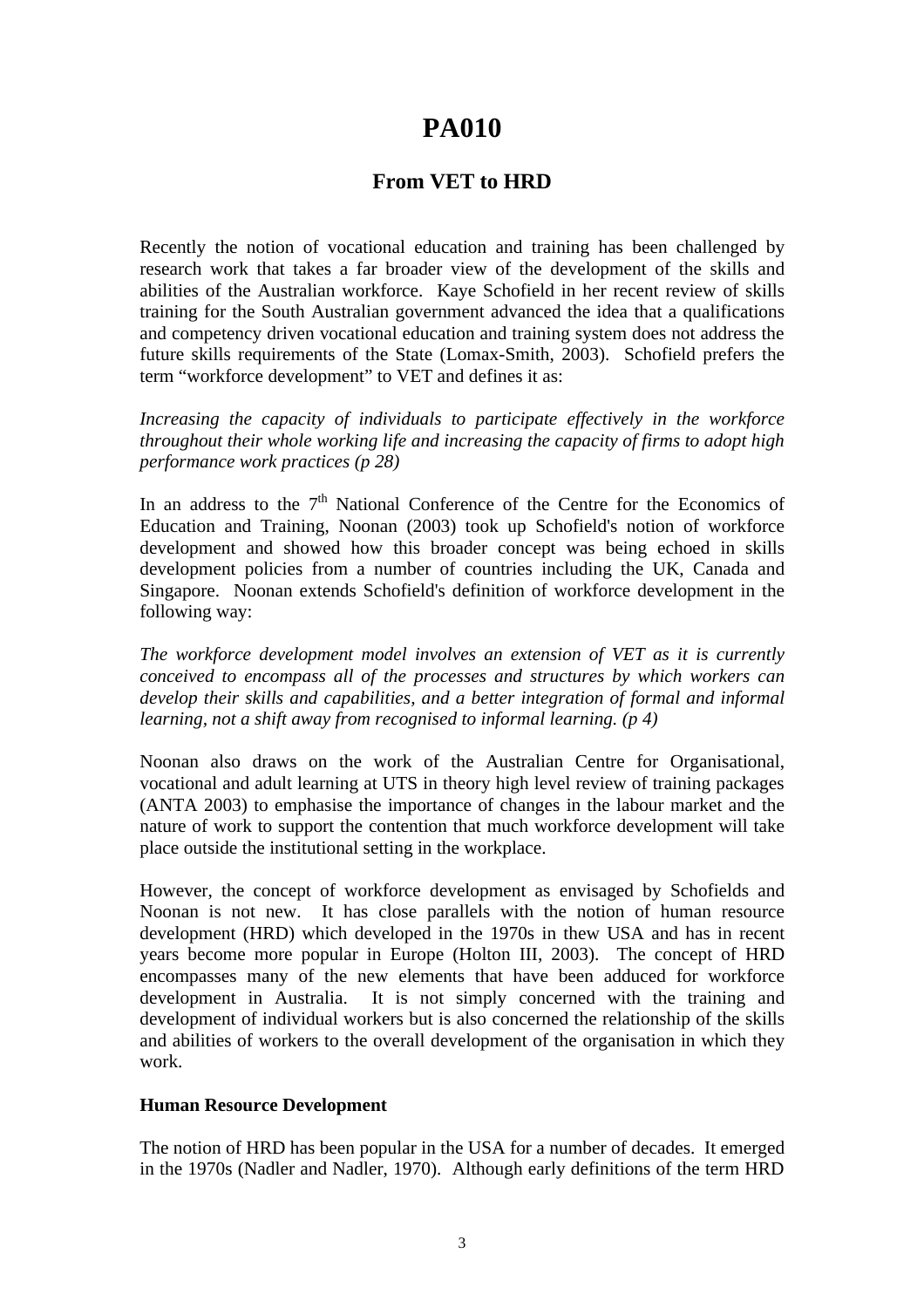stressed individual rather than organisational learning, by the early 1990s, HRD was viewed ion the USA as a much broader notion based on the notion of organisational performance and capability. In the late 1980s, the American Society for Training and Development (ASTD) embarked on a serious study of the role of HRD and of the HRD practitioner in enterprises (McLagan 1989). This study adopted a broad definition of HRD:

The process of increasing the capacity of the human resource through development. It is thus a process of adding value to individuals, teams or an organisation as a human system.

In this definition, HRD is concerned with the capacities of individuals not only with their work skills and with the benefit that the overall organisation derives from development. Thus issues of organisational change and performance management are important elements in the notion of HRD.

The ASTD work also related HRD to the broader field of human resource management in enterprises. The famous HR Wheel diagram located HRD in this broader organisational context and attempted to position HRD at the centre of HRM.



Figure 1: The Human Resource Wheel

Source McLagan, 1989 p 3.

The HR Wheel suggests that HD is concerned with the training and development of individuals, the development of the organisation (organisational changing) and with the career development of individuals. This concept is quite close to that of workforce development as explained by Schofields and Noonan. The development of the capacities of the individual is linked to the overall health of the organisation (organisational development) and to the matching of individual career paths to the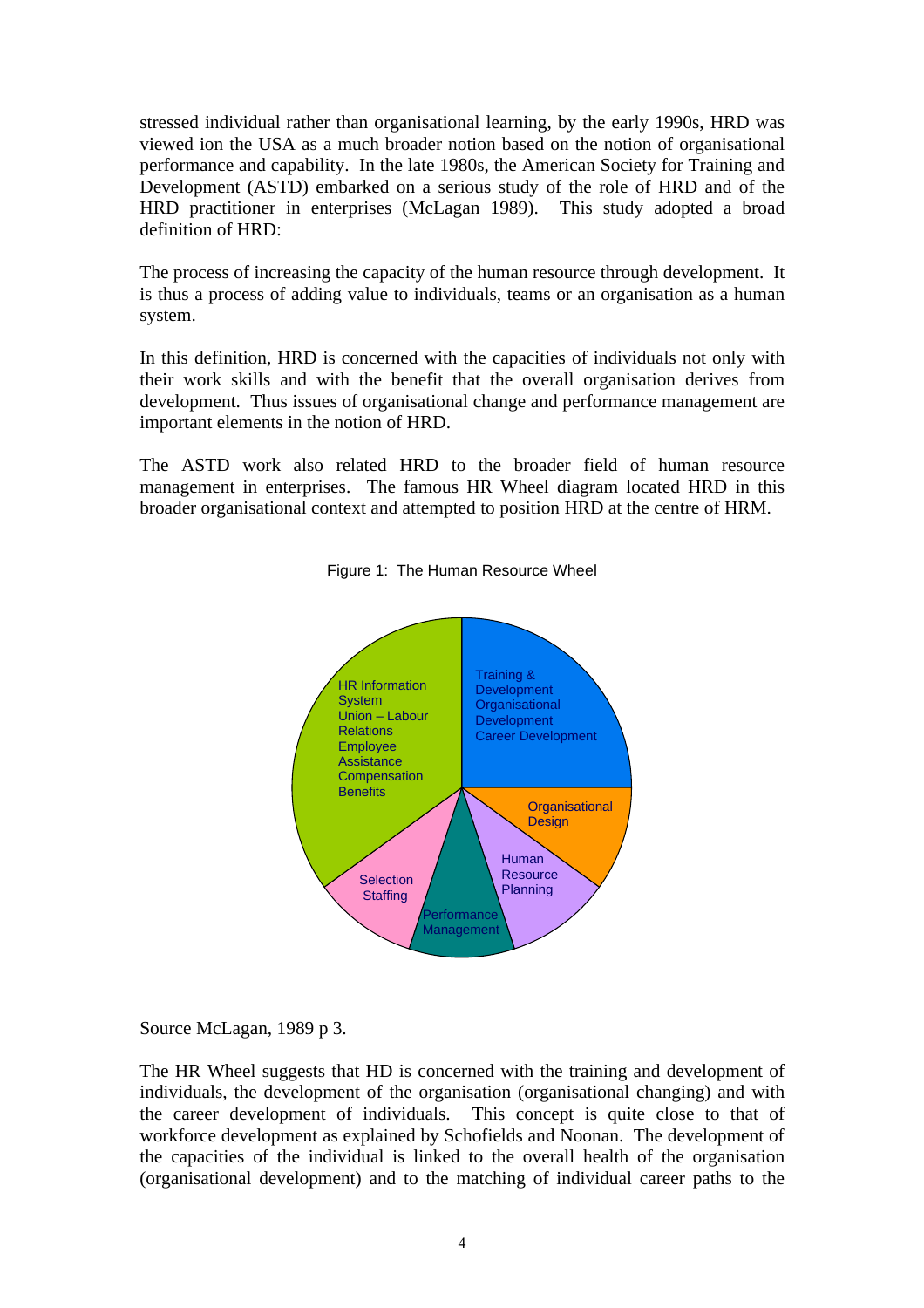needs of the organisation (career development). The focus of HRD, like workforce development, is the development of the capacities of the organisation.

The HR Wheel, of course, takes a very American view of HRM in organisations. The role of labour relations is much more limited than a similar model for an Australian organisation and the emphasis on human resource planning is rather static given the changes to the nature of work since the early 1990s. Nevertheless, the model provides some clarity on the role of HRD and its relationship to the overall human resource strategy of the organisation. A reworking of this model for Australia in 2004 may approximate diagram 2.





In this diagram, HRD has extended its role within HRM and within the organisation. From 25% of the HR Wheel, HRD now accounts for around 40 pert cent of the HR activities of the organisation. The development focus of HRM has increased through the 1990s in Australia as the role of industrial relations in HRM has become less significant. The demise of the centralised system of industrial relations and the emergence of 2-3 year cycles for enterprise bargaining has meant that traditional industrial concerns are less important to the HR strategy of the organisation than in the early 1990s. At the same time, the notion performance management has highlighted the importance of correct selection decisions to avoid difficult staffing problems. Thus, staff selection has become a critical HR function.

Not only has the influence of HRD within HRM and within the enterprise increased, than nature of HRD has also changed in the last 10 years. The notion of the development of individuals' skills ands abilities has moved beyond the rather narrow purview of training as suggested by Noonan. The key word in individual development is learning, emphasising the importance of the workplace as a site of learning and development for individual workers. Career development has given way to a far more systematic application of performance management to individual s and groups in organisations. Performance management is also very clearly linked to the development of the individual – workers need skills and abilities in order to meet their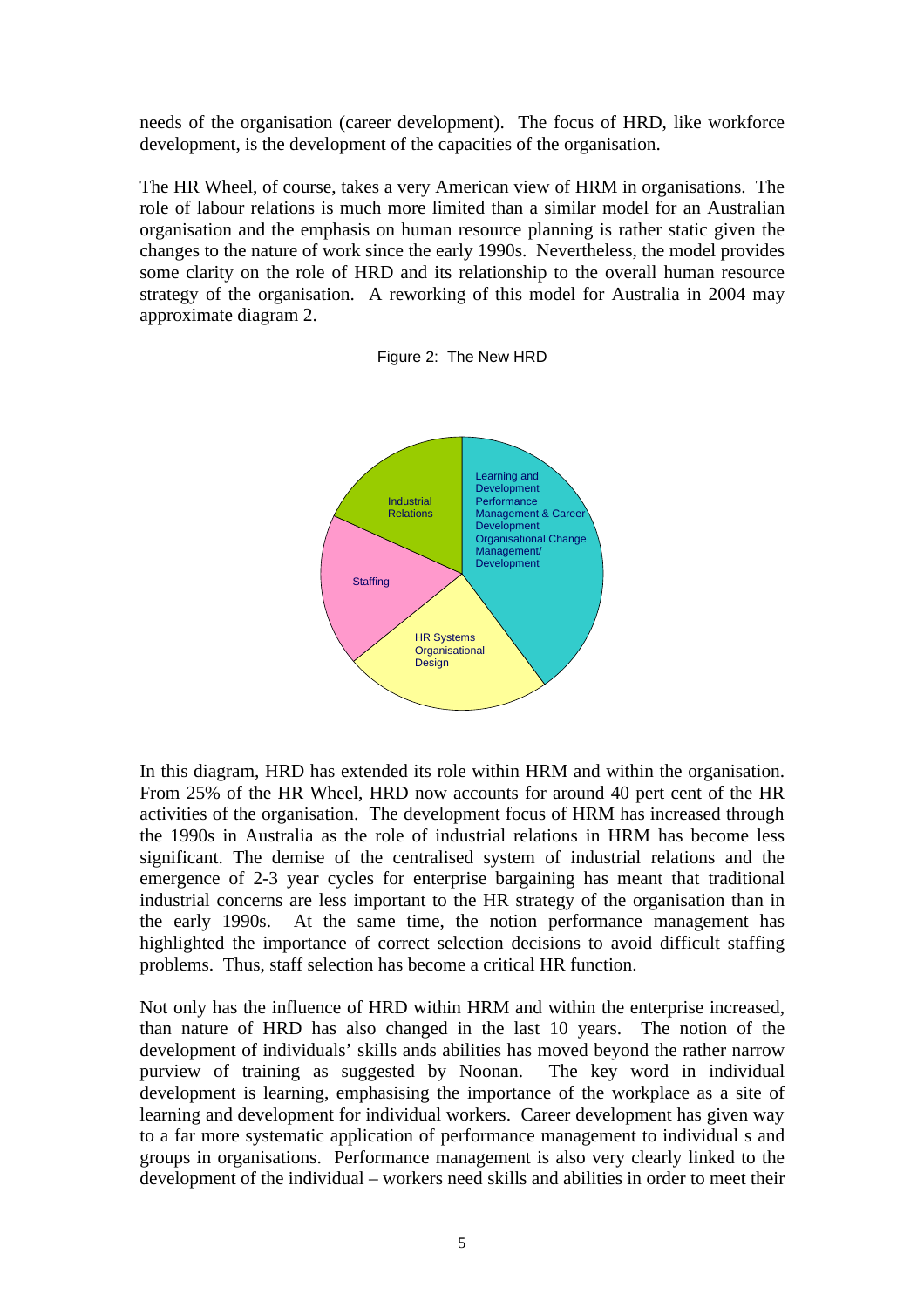performance targets – and the organisation. Critically, the former notion of organisation development has moved from the traditional focus on team building and organisational "health" to a broader focus on the programs of organisational change such as team working, TQM and Business Process Re-engineering that swept through organisations in the 1990s and is continuing today.

HRD has now emerged as a more all encompassing and pervasive notion that embraces not only the development of the skills of individual workers but also the performance of the organisation as whole. In this form, the notion of HRD is very akin to what Schofield and Noonan are suggesting as an organising concept for VET in the future.

#### **HRD and Organisational Change**

Work published recently on the relationship of training practices with organisational change in Australian enterprises shows that training and organisational change are very closely linked (Smith et al, 2003). This work examined five forms of organisational change that had been common in Australian organisations in the late 1990s. These included, team working, total quality management (TQM), business process re-engineering (BPR), lean production and the learning organisation. The rtes found that all five sets of "new management practices" had a positive impact on the level of training provided by organisations. The practices with the most impact were team working and TQM which appeared to involve a significant level of training for employees on their introduction. Thus, HRD and organisational change are linked in precisely the way that modern concepts of HRD prescribe.

More interesting, however, than the amount of training that these change practices introduced to organisations was the impact that organisational change appeared to have on the organisation of training and the training function in enterprises. The most important driver for increasing the level of training in organisations was the relationship of training to the business strategy of the enterprise. This confirms the central role that HRD is playing both in terms of the HR strategy of the en and the business and competitive strategies of firms. It appears that Australian enterprises are no longer willing to take the efficacy of HRD on trust but will only make significant investments in the training and development of their employees when there is a clear strategic need in the business. This is very much the strategic role that has been posited for HRD.

Another key finding from this research was the changing nature of HRD within enterprises. HRD is being decentralised within Australian enterprises echoing the findings of earlier research in thew UK (Raper *et al*, 1997). Although training departments and training specialists continue to exist in enterprises, they are often acting as brokers within a more decentralised HRD function. Much of the training is taking place in the workplace and on-the-job, facilitated by a new breed of workplace trainer whom carries training responsibilities as part of a larger job. Furthermore, the take up of training opportunities presented by enterprises for their employees is a decision that is increasingly driven by individual workers themselves. Enterprises no longer appear to invest in large scale training programs of all employees but rather offer development opportunities to their employees on a more tailored and individual basis. It is the responsibility of employees to ensure that they have the skills to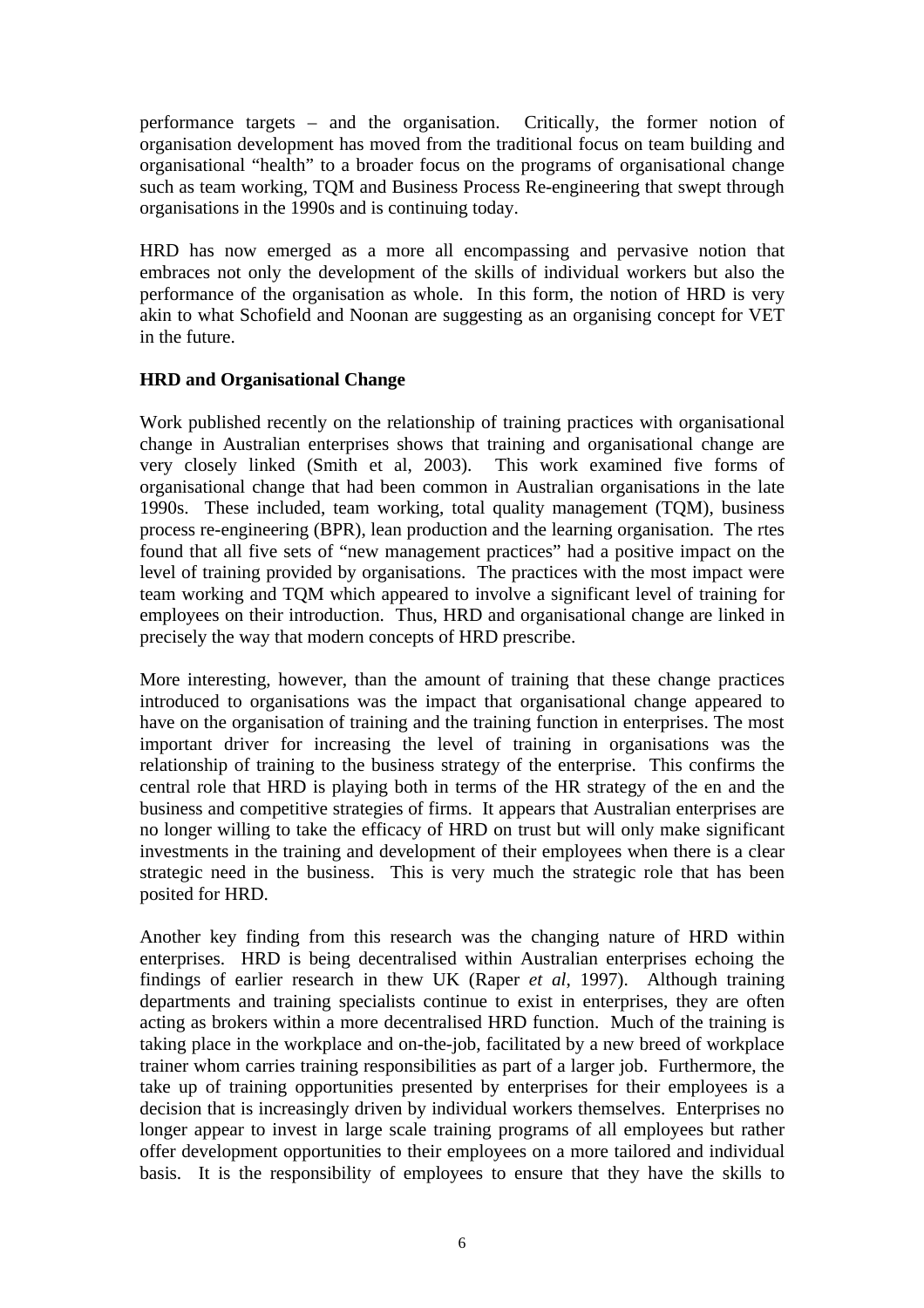contribute to the development of the enterprise and to their own career development. This is a classic example of the individualisation prompted by the modern labour market (Cappelli, 1999).

#### **HRD and theories of HRM**

Since the emergence of HRM as an academic field of study in the late 1980s, there have been a number of theories that have been developed to explain the role that HRM plays in enterprises. These theories have all attempted to explain the role of HRD within their frameworks.

Thew earliest theories of HRM drew a distinction between "hard" and "soft" explanations for HRM (Storey, 1989). Soft HRM theory attempted to show that there was a single "best" way of treating employees at work in order to gain their commitment and higher levels of performance. This involved managers adopting a caring and often paternalistic attitude to theory employees, promoting an organisational culture in which employees were given significant responsibility and respect. In other words making employees happy at work in order to gain their maximum commitment. The role of HRD in the soft theories of HRM was to offer employees an opportunity to realise their full development potential; whether or not the development programs were closely linked to the business needs of the enterprise. Hard theories of HRM, on the other hand, took a more strategic view of HRM and prescribed HR processes that were linked to high individual performance such as performance based pay (Fombrun, Tichy and Devanna, 1984). In the more strategic scenario, the role of HRD was to equip individuals with the necessary skills for the organisation to achieve its business strategy. There was little question of the maximisation of the potential of the employee.

More recent theories of the role of HRM in the enterprise has focused on the resource based theory of the firm. The resource based theory of the firm attempts to explain the achievement of sustainable competitive advantage by examining the distinct core competencies of the organisation (Hamel and Prahalad, 1993). Resource based theories stress the importance of organisations identifying what they do that is unique and is not capable of imitation by competitors. These core competencies might be unique processes or technologies that the firm possesses. However, it is more likely that the unique core competencies of an organisation are to be found in the skills sets of its employees. Processes and technologies can be easily copied or adopted but others but it is difficult for firms to reproduce the skills sets of groups of employees. Thus, the resource based view of the firm lends itself to making the case for the strategic nature of HRM in acquiring, developing and retaining people wit the right skills soft the firm. In the resource based view it is easy to see that development of skills becomes the most important HR function in the enterprise in order to secure competitive success (Boxall and Purcell, 2003). Thus HRD, with its emphasis on developing the skills of employees in order to meet the strategic requirements of the enterprise becomes the most important area of HRM

The central nature of HRD to the human resource practices of enterprises predicted by the resource based theory of the firm has been borne in recent research undertaken by a team of researchers from Charles Sturt University. This research, funded by the National Research and Evaluation Committee, is part of series of projects examining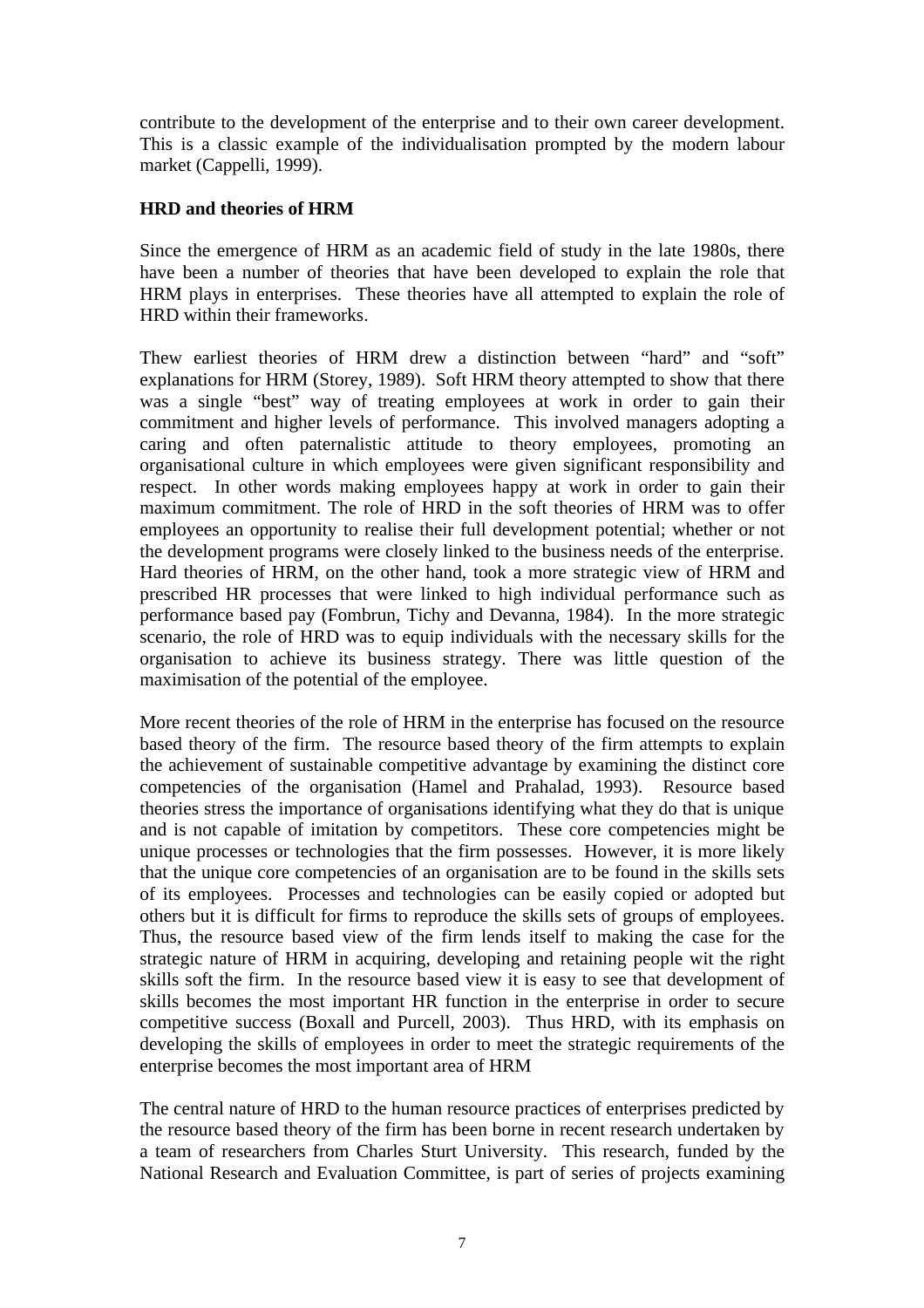the training of existing workers in Australian enterprises. The project examines the take up of nationally recognised training by enterprises and the advantages and disadvantages this has for them. Although the work is still in progress at the time of writing, it is clear that, particularly, for some large enterprises, the use of nationally recognised training through training packages has had a revolutionary impact on HR practices and on the development of HRD in particular. Traditional approaches to inhouse training have been dropped in favour of the use of training based on national qualifications as set out in training packages. In many cases training has been introduced for groups of employees that hitherto did not benefit form formal training or from the acquisition of qualifications. This has enabled employers to offer employees qualifications that increase their mobility within the industry and which enhances their reputation as an employer of choice in a tightening labour market. "Learning and Development" functions have developed which operate as brokers rather than as deliverers of training and are focused on the development of the organisation through the development of its employees. Thus, the conjunction of the greater availability of nationally recognised training and the changing nature of HRD within Australian enterprises has led to the emergence of a new form of HRD – learning and development.

#### **Conclusions**

The notion of workforce development which this paper began by analysing is already coming about. This paper has traced the emergence of a much broader and strategic approach to training and development in some Australian enterprises based on the concept of HRD. Supported by recent changes top the VET system that have introduced nationally recognised training into many industries and occupations, rather practice of HRD is now beginning to move to centre stage in the human resource management strategies of some Australian enterprises with an emphasis on the linking of the development of the skills ands abilities of the individual to the strategic needs of the business. This move to HRD in Australian enterprises has considerable implications for the VET system.

Firstly, it often involves a move away from traditional training delivery role of inhouse training departments. The emphasis in the new learning and development function is the recognise the skills that workers already possess and to train for skills that they do not have. Thus, recognition of prior learning becomes a much more important part of VET than has been the case hitherto. Enterprises are unwilling to train workers in skills that they already have and workers want to gain the qualification as quickly and easily as they can.

The role of the training provider will also change. The emphasis in the new learning and development approach will be on partnership. Some enterprises will continue to operate as RTOs where the nature of the training required by the industry means that enterprises are best placed to deliver the training themselves. But in many cases, training will be delivered through a partner RTO or series of partners. Nor will the delivery of training be the traditional model. In many cases, enterprises will want as much of the training to take place on-the-job for reasons of relevance and cost. Partner RTOs will be accrediting and assessing rather than physically delivering training.